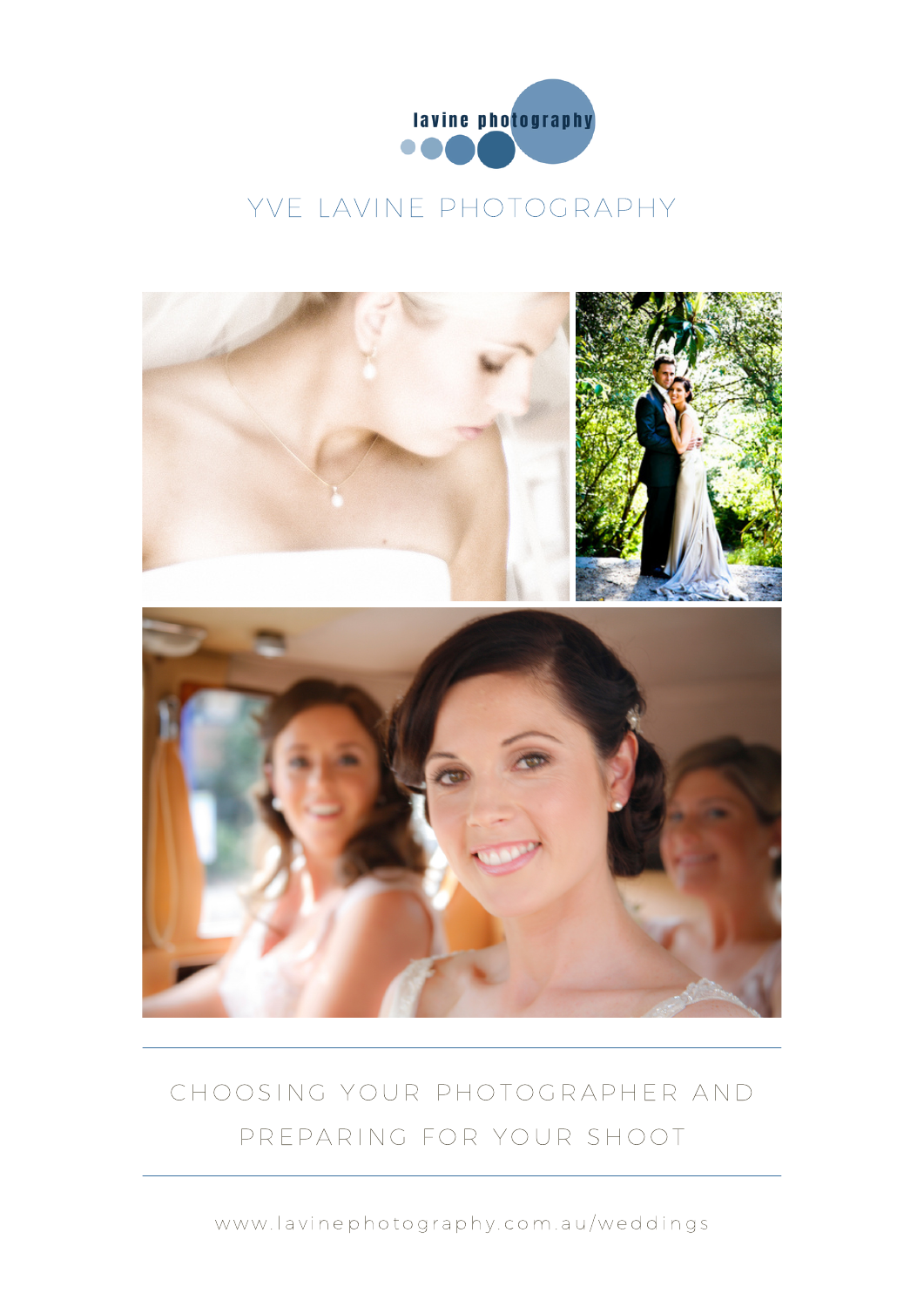### Selecting a studio

There are numerous studios and freelance photographers to choose from so how do you do it? Here are a few tips

- Review a number of portfolios and consider their style. Would this studio suit your family and personality?
- What is their professional experience? Is this reflected in the quality of their work?
- Will the photographer put you first? Are they listening to your needs and drawing out your personality? Is this important to you?
- Does the studio convey a level of professionalism that matches your expectations? Consider their testimonials and reputation.

When you select Yve Lavine Photography you can expect a high level of professionalism, friendliness, and eagerness to capture the essence of your day.

# Style

Every photographer brings their unique vision. so it's important to see a wide range of samples of work to get the best fit for you and your partner.

At Yve Lavine Photographer we tend toward an editorial candid capture, with less posing and more interaction. That said, group and family photos fall toward the more traditional posed setups and we do recommend ensuring there's a record you incorporate a group portrait session on the day if you have a number of guests.

These as you've probably experienced are the photos we pour over in years to come pointing out nanna, pops, cousin Sue, etc... These are the photos that often become the backbone of the history of our respective families.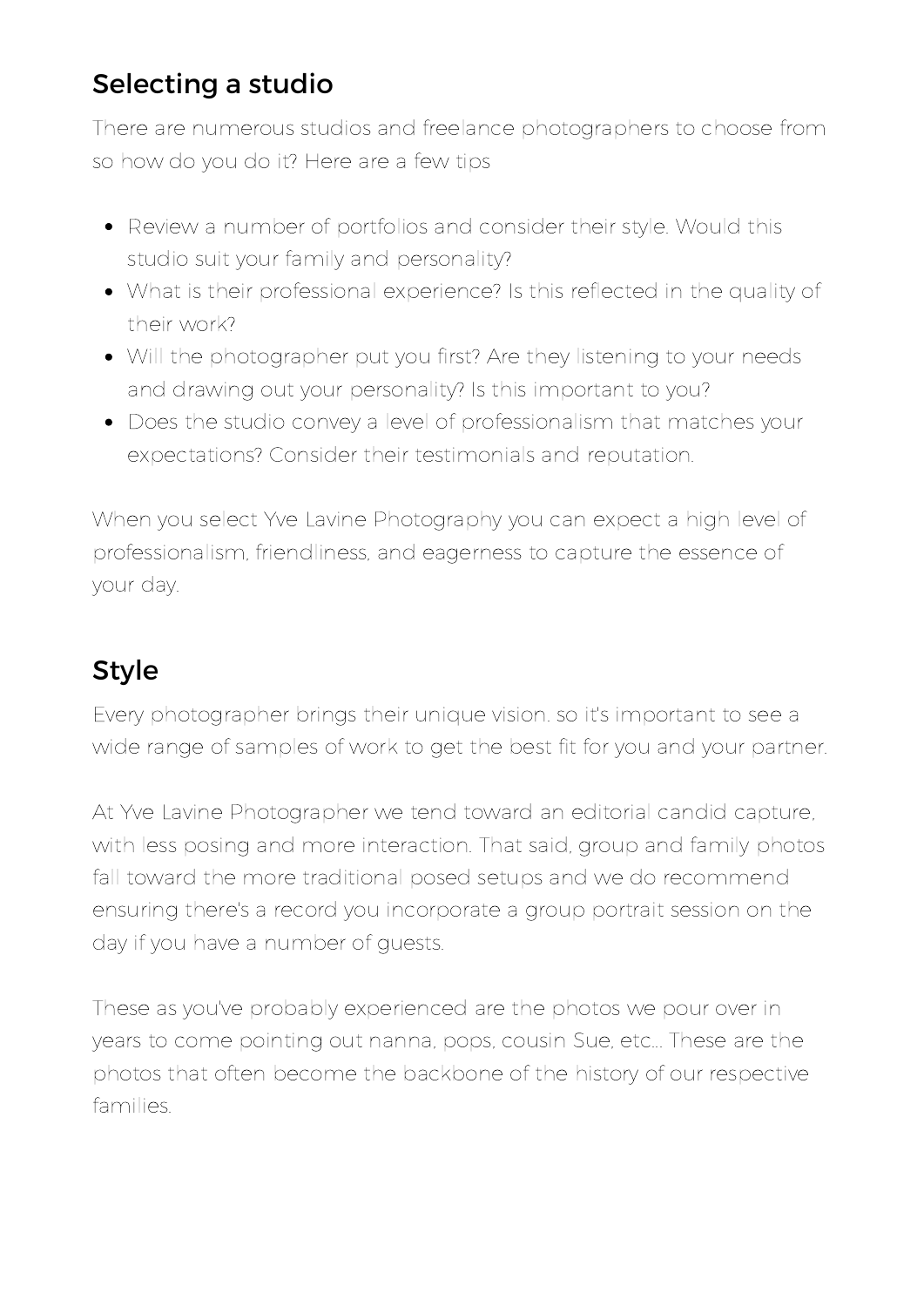## Getting Ready

What we find important is knowing in advance which groups are important to be photographed on the day. Let's face it weddings are one of the few times families and friends are all together!

Planning the day beforehand smooths the time along. Having a designated helper, or two, that knows and can identify people at the right time will save you fretting so you can enjoy your special day.

- Create a shot list for us and pass this to your designated helpers. Their job will be to find and direct guests to the photo area so you can both relax.
- Let those on your list know in advance they will be asked to join you for the group photos with the approximate time beforehand.